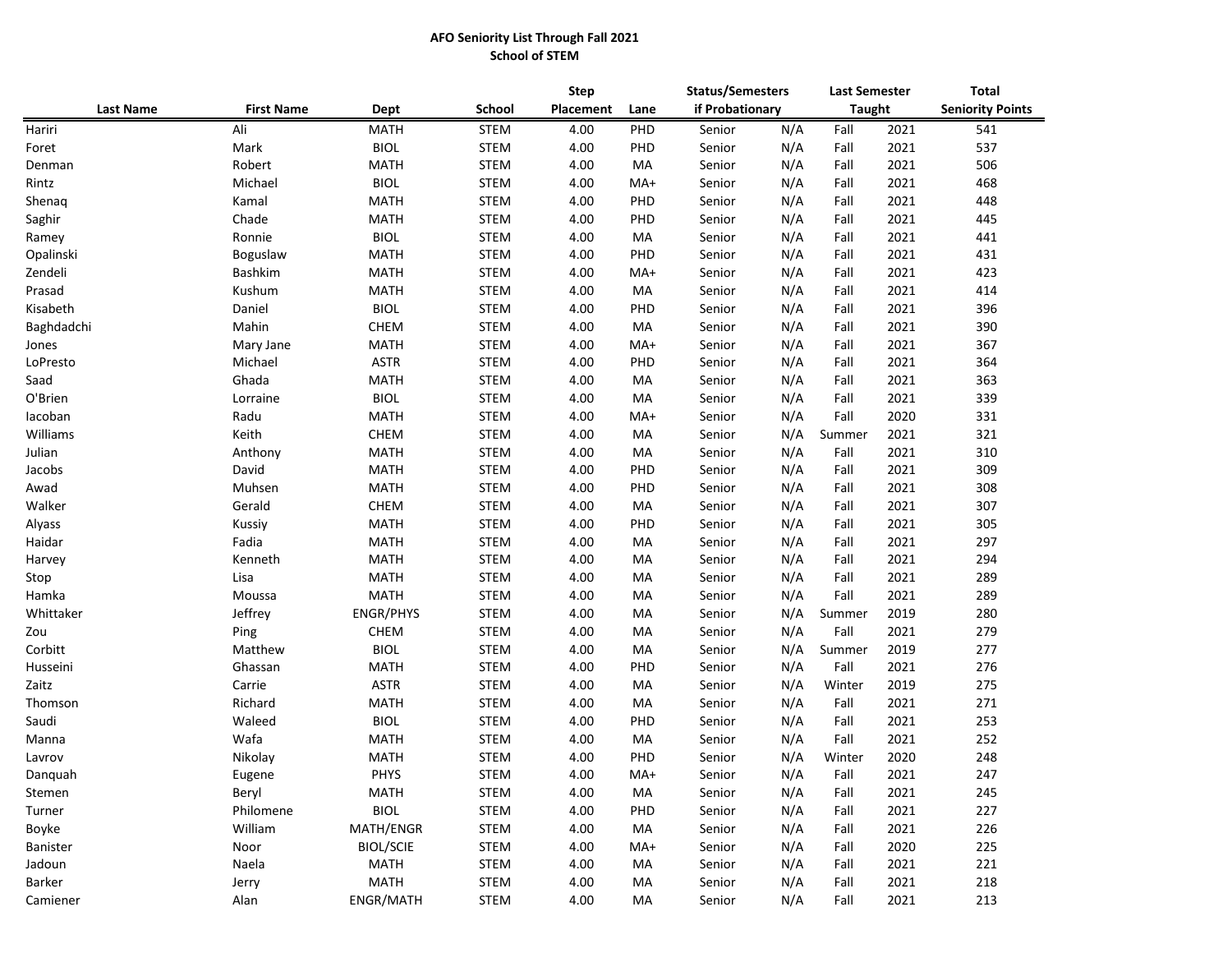| Cooper       | Matthew     | <b>MATH</b> | <b>STEM</b> | 4.00 | MA  | Senior | N/A | Fall   | 2021 | 212 |
|--------------|-------------|-------------|-------------|------|-----|--------|-----|--------|------|-----|
| Aliko        | Eduart      | PHYS        | <b>STEM</b> | 4.00 | MA  | Senior | N/A | Fall   | 2021 | 210 |
| Schardt      | Steven      | <b>BIOL</b> | <b>STEM</b> | 4.00 | MA  | Senior | N/A | Fall   | 2020 | 209 |
| Bazzi        | Ali Hassan  | <b>MATH</b> | <b>STEM</b> | 4.00 | MA  | Senior | N/A | Fall   | 2021 | 207 |
| Nietering    | Emily       | <b>BIOL</b> | <b>STEM</b> | 4.00 | MA  | Senior | N/A | Winter | 2019 | 206 |
| Roney        | Joanne      | <b>MATH</b> | <b>STEM</b> | 4.00 | MA  | Senior | N/A | Fall   | 2021 | 201 |
| Towner       | Chandra     | <b>MATH</b> | <b>STEM</b> | 4.00 | MA+ | Senior | N/A | Fall   | 2021 | 198 |
| Irowa        | Michael     | <b>BIOL</b> | <b>STEM</b> | 4.00 | PHD | Senior | N/A | Fall   | 2021 | 195 |
| Bazzi        | Ali Ahmad   | <b>MATH</b> | <b>STEM</b> | 4.00 | MA  | Senior | N/A | Summer | 2021 | 192 |
| Cushnier     | Alex        | <b>MATH</b> | <b>STEM</b> | 4.00 | MA  | Senior | N/A | Winter | 2021 | 189 |
| Sous         | Tasneem     | <b>MATH</b> | <b>STEM</b> | 4.00 | MA  | Senior | N/A | Fall   | 2021 | 188 |
| Pearse       | Margaret    | ASTR/PHYS   | <b>STEM</b> | 4.00 | MA  | Senior | N/A | Fall   | 2021 | 187 |
| Hachem       | Nabil       | <b>MATH</b> | <b>STEM</b> | 4.00 | PHD | Senior | N/A | Fall   | 2021 | 175 |
| Hrapkiewicz  | Karen       | <b>BIOL</b> | <b>STEM</b> | 4.00 | PHD | Senior | N/A | Fall   | 2021 | 169 |
| El-Saghir    | Abdallah    | <b>MATH</b> | <b>STEM</b> | 4.00 | MA  | Senior | N/A | Fall   | 2021 | 167 |
| Xia          | Jonathan    | <b>MATH</b> | <b>STEM</b> | 4.00 | PHD | Senior | N/A | Fall   | 2021 | 167 |
| Musinski     | Donald      | PHYS        | <b>STEM</b> | 4.00 | PHD | Senior | N/A | Winter | 2020 | 163 |
| Chandrasekar | Subhashini  | <b>BIOL</b> | <b>STEM</b> | 4.00 | MA+ | Senior | N/A | Fall   | 2021 | 149 |
| Taleb        | Hassan      | MATH/ENGR   | <b>STEM</b> | 4.00 | MA+ | Senior | N/A | Fall   | 2021 | 149 |
| Janes        | Clavis      | PHYS        | <b>STEM</b> | 4.00 | MA  | Senior | N/A | Summer | 2019 | 147 |
| Bazzi        | Yehia       | <b>MATH</b> | <b>STEM</b> | 4.00 | MA  | Senior | N/A | Fall   | 2021 | 144 |
| Crabill      | Roxanne     | <b>ASTR</b> | <b>STEM</b> | 4.00 | MA  | Senior | N/A | Fall   | 2021 | 144 |
| Weiss        | Mark        | <b>MATH</b> | <b>STEM</b> | 4.00 | MA  | Senior | N/A | Fall   | 2021 | 143 |
| Bilodeau     | Max         | CHEM        | <b>STEM</b> | 4.00 | MA  | Senior | N/A | Fall   | 2021 | 143 |
| Faitel       | Terri       | <b>MATH</b> | <b>STEM</b> | 4.00 | PHD | Senior | N/A | Winter | 2020 | 139 |
| Salamon      | Peter       | <b>MATH</b> | <b>STEM</b> | 4.00 | MA  | Senior | N/A | Fall   | 2020 | 139 |
| Israel       | Reniyah     | <b>MATH</b> | <b>STEM</b> | 4.00 | MA  | Senior | N/A | Winter | 2019 | 139 |
| Farhat       | Hussein     | PHYS        | <b>STEM</b> | 4.00 | PHD | Senior | N/A | Fall   | 2021 | 138 |
| Dubaisi      | Hassan      | <b>MATH</b> | <b>STEM</b> | 4.00 | PHD | Senior | N/A | Winter | 2021 | 135 |
| Andrijonas   | Marija      | <b>BIOL</b> | <b>STEM</b> | 4.00 | MA  | Senior | N/A | Summer | 2021 | 135 |
| Kreger       | Kevin       | <b>BIOL</b> | <b>STEM</b> | 4.00 | PHD | Senior | N/A | Fall   | 2021 | 132 |
| Eftekhari    | Azadeh      | <b>MATH</b> | <b>STEM</b> | 4.00 | MA  | Senior | N/A | Winter | 2020 | 128 |
| Davis        | Edwin       | <b>MATH</b> | <b>STEM</b> | 4.00 | MA+ | Senior | N/A | Winter | 2020 | 128 |
| Terterian    | Marina      | MATH/PHYS   | <b>STEM</b> | 4.00 | MA  | Senior | N/A | Fall   | 2021 | 124 |
| Warren       | Jennifer    | <b>BIOL</b> | <b>STEM</b> | 4.00 | PHD | Senior | N/A | Fall   | 2021 | 120 |
| Corless      | Daniel      | <b>ENGR</b> | <b>STEM</b> | 4.00 | MA  | Senior | N/A | Winter | 2021 | 117 |
| Wilson       | Michelle    | <b>BIOL</b> | <b>STEM</b> | 4.00 | MA  | Senior | N/A | Fall   | 2021 | 115 |
| Ayoub        | Nadine      | <b>MATH</b> | <b>STEM</b> | 4.00 | MA  | Senior | N/A | Fall   | 2021 | 111 |
| Duff         | Emily       | <b>GEOL</b> | <b>STEM</b> | 4.00 | PHD | Senior | N/A | Summer | 2021 | 111 |
| Purcell      | Timothy     | MATH        | <b>STEM</b> | 4.00 | MA  | Senior | N/A | Fall   | 2020 | 109 |
| Kelley       | Patrick     | CHEM        | <b>STEM</b> | 4.00 | PHD | Senior | N/A | Fall   | 2021 | 103 |
| Hull         | Alice       | CHEM        | <b>STEM</b> | 4.00 | MA  | Senior | N/A | Fall   | 2021 | 101 |
| Weckesser    | Emily       | <b>BIOL</b> | <b>STEM</b> | 4.00 | MA  | Senior | N/A | Fall   | 2020 | 97  |
| Cragg        | Melissa     | <b>MATH</b> | <b>STEM</b> | 4.00 | MA  | Senior | N/A | Fall   | 2021 | 96  |
| Mackey       | Walter      | MATH        | <b>STEM</b> | 4.00 | PHD | Senior | N/A | Fall   | 2021 | 95  |
| Weyand       | Gerald      | MATH        | <b>STEM</b> | 3.21 | MA+ | Senior | N/A | Fall   | 2021 | 94  |
| Reda         | Malak       | <b>BIOL</b> | <b>STEM</b> | 4.00 | MA  | Senior | N/A | Fall   | 2021 | 93  |
| Hauch        | <b>Brad</b> | <b>BIOL</b> | <b>STEM</b> | 4.00 | MA  | Senior | N/A | Fall   | 2021 | 91  |
| Pallotta     | Scott       | <b>BIOL</b> | <b>STEM</b> | 4.00 | MA  | Senior | N/A | Fall   | 2021 | 91  |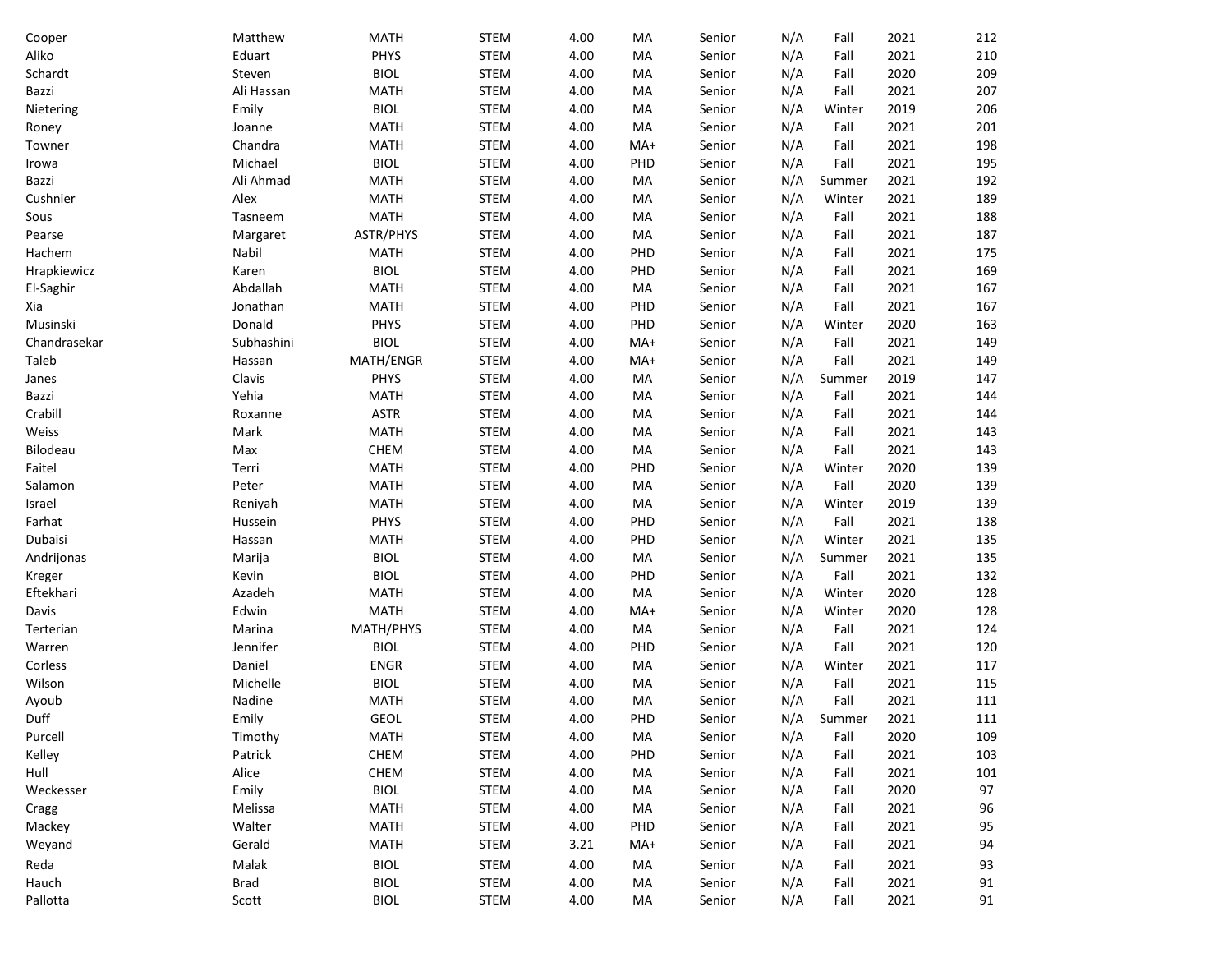| Khan                 | Abdul           | <b>MATH</b>                | <b>STEM</b>                | 3.12         | MA+        | Senior                       | N/A            | Winter         | 2020         | 84                |
|----------------------|-----------------|----------------------------|----------------------------|--------------|------------|------------------------------|----------------|----------------|--------------|-------------------|
| Polanco              | Maris           | <b>BIOL</b>                | <b>STEM</b>                | 4.00         | MA         | Senior                       | N/A            | Fall           | 2021         | 81                |
| Wullaert             | Gregory         | <b>ASTR</b>                | <b>STEM</b>                | 4.00         | MA         | Senior                       | N/A            | Fall           | 2021         | 80                |
| Tugwell              | Hollie          | <b>BIOL</b>                | <b>STEM</b>                | 4.00         | MA         | Senior                       | N/A            | Fall           | 2021         | 78                |
| Al Haj Ahmad         | Abbas           | PHYS                       | <b>STEM</b>                | 4.00         | MA+        | Senior                       | N/A            | Fall           | 2021         | 78                |
| Ali                  | Ramadan         | <b>BIOL</b>                | <b>STEM</b>                | 4.00         | PHD        | Senior                       | N/A            | Fall           | 2021         | 75                |
| Traini               | Roberta         | <b>BIOL</b>                | <b>STEM</b>                | 4.00         | PHD        | Senior                       | N/A            | Fall           | 2021         | 75                |
| Shalan               | Salah           | <b>MATH</b>                | <b>STEM</b>                | 4.00         | MA         | Senior                       | N/A            | Fall           | 2021         | 73                |
| Barone               | Steven          | <b>SCIE</b>                | <b>STEM</b>                | 3.16         | MA         | Senior                       | N/A            | Fall           | 2021         | 66                |
| Hibbett              | Robin           | <b>BIOL</b>                | <b>STEM</b>                | 3.17         | PHD        | Senior                       | N/A            | Fall           | 2021         | 65                |
| Simpson-Singleton    | Shanna          | <b>MATH</b>                | <b>STEM</b>                | 3.18         | MA+        | Probationary                 | 7              | Winter         | 2020         | 65                |
| Ahmad                | Nisar           | <b>BIOL</b>                | <b>STEM</b>                | 3.14         | PHD        | Senior                       | N/A            | Fall           | 2019         | 62                |
| Alaudi               | Magidah         | <b>BIOL</b>                | <b>STEM</b>                | 3.14         | MA         | Senior                       | N/A            | Fall           | 2021         | 62                |
| Custer               | Laura           | <b>BIOL</b>                | <b>STEM</b>                | 3.09         | PHD        | Senior                       | N/A            | Fall           | 2021         | 57                |
| Babasyan             | Samvel          | <b>MATH</b>                | <b>STEM</b>                | 3.05         | PHD        | Probationary                 | 7              | Winter         | 2021         | 56                |
| Nezhadmohammad Namag | Nasim           | <b>MATH</b>                | <b>STEM</b>                | 3.06         | MA         | Probationary                 | 7              | Fall           | 2021         | 55                |
| Mazloum              | Zoulfekar       | ASTR/PHYS                  | <b>STEM</b>                | 3.05         | MA         | Probationary                 | 6              | Fall           | 2021         | 53                |
| Saiti                | Naim            | <b>MATH</b>                | <b>STEM</b>                | 3.04         | PHD        | Probationary                 | $\overline{7}$ | Fall           | 2021         | 53                |
| Sherman              | Aja             | <b>BIOL</b>                | <b>STEM</b>                | 3.03         | MA         | Senior                       | N/A            | Fall           | 2021         | 51                |
| Almatar              | <b>Basem</b>    | PHYS                       | <b>STEM</b>                | 3.01         | PHD        | Probationary                 | 7              | Winter         | 2021         | 49                |
| Janakiraman          | Prabhu          | <b>MATH</b>                | <b>STEM</b>                | 3.01         | PHD        | Probationary                 | 6              | Fall           | 2019         | 49                |
|                      |                 | <b>BIOL</b>                |                            |              |            |                              |                |                |              |                   |
| Vinod                | Roshin<br>Suhad | PHYS                       | <b>STEM</b><br><b>STEM</b> | 2.21<br>2.21 | MA<br>MA   | Probationary                 | 6              | Fall<br>Fall   | 2021<br>2021 | 45<br>45          |
| Alnoor               | David           | <b>ASTR</b>                | <b>STEM</b>                | 2.15         | MA         | Probationary<br>Probationary | 6<br>7         | Fall           | 2021         | 39                |
| Faber                | David           |                            |                            |              |            |                              |                |                |              | 38                |
| Erwin                | Kimberly        | <b>MATH</b>                | <b>STEM</b>                | 2.15         | $MA+$      | Probationary                 | 6              | Fall           | 2021         | 32                |
| Daley                | Mallika         | CHEM<br>CHEM               | <b>STEM</b><br><b>STEM</b> | 2.08<br>2.06 | PHD<br>PHD | Probationary<br>Probationary | 4              | Fall<br>Winter | 2021<br>2021 | 30                |
| Somayajulu           |                 | <b>BIOL</b>                |                            |              |            |                              | 5              |                | 2021         |                   |
| Schaar               | Steven          |                            | <b>STEM</b>                | 2.06         | MA         | Probationary                 | 6              | Fall           |              | 30<br>29          |
| Hassanzadeh          | Mohammad        | <b>MATH</b>                | <b>STEM</b>                | 2.05         | PHD        | Probationary                 | 5              | Fall           | 2019         |                   |
| Branson              | Ivan            | <b>MATH</b><br><b>ASTR</b> | <b>STEM</b>                | 1.19         | MA         | Probationary                 | 5              | Fall<br>Winter | 2019         | 19                |
| Pacheco              | Ryan            |                            | <b>STEM</b>                | 1.19         | MA         | Probationary                 | 3              |                | 2020         | 19                |
| Hanek                | Afrah           | <b>MATH</b>                | <b>STEM</b>                | 1.18         | MA         | Probationary                 | 3              | Winter         | 2021         | 18                |
| <b>Mullins</b>       | Amanda          | <b>MATH</b>                | <b>STEM</b>                | 1.17         | MA         | Probationary                 | 3              | Winter         | 2021         | 17                |
| Mehdi                | Mariam          | CHEM                       | <b>STEM</b>                | 1.14         | MA         | Probationary                 | $\overline{2}$ | Winter         | 2021         | 14                |
| Polzin               | Zachariah       | <b>BIOL</b>                | <b>STEM</b>                | 1.13         | МA         | Probationary                 | 3              | Fall           | 2021         | 13                |
| Bazzoun              | Dana            | <b>BIOL</b>                | <b>STEM</b>                | 1.12         | PHD        | Probationary                 | 3              | Winter         | 2019         | 12                |
| Stilwill             | Sara            | <b>BIOL</b>                | <b>STEM</b>                | 1.08         | МA         | Probationary                 | $\mathbf{2}$   | Winter         | 2019         | 8<br>$\mathsf{R}$ |
| Ritchey              | Jeremy          | CHEM                       | <b>STEM</b>                | 1.08         | MA         | Probationary                 | 2              | Winter         | 2020         |                   |
| Vanden Heuvel        | Andrew          | ASTR                       | <b>STEM</b>                | 1.08         | MA         | Probationary                 | 2              | Fall           | 2021         | 8                 |
| Dhiraaj              | Arti            | <b>BIOL</b>                | <b>STEM</b>                | 1.07         | MA         | Probationary                 | $\mathbf{1}$   | Winter         | 2019         | 7                 |
| Nourabadi            | Neda            | <b>BIOL</b>                | <b>STEM</b>                | 1.06         | PHD        | Probationary                 | $\overline{2}$ | Winter         | 2020         | 6                 |
| Kazerouni            | Afsoon          | GEOL                       | <b>STEM</b>                | 1.05         | PHD        | Probationary                 | 1              | Fall           | 2021         | 5                 |
| Shoumer              | Ali             | <b>MATH</b>                | <b>STEM</b>                | 1.05         | МA         | Probationary                 | 1              | Fall           | 2021         | 5                 |
| Ahmed                | Zeeshan         | <b>ENGN</b>                | <b>STEM</b>                | 1.04         | MA+        | Probationary                 | 1              | Fall           | 2021         | 4                 |
| Bazzi                | Najat           | <b>MATH</b>                | <b>STEM</b>                | 1.04         | МA         | Probationary                 | 1              | Fall           | 2021         | 4                 |
| Cook                 | William         | <b>MATH</b>                | <b>STEM</b>                | 1.04         | MA+        | Probationary                 | 1              | Fall           | 2021         | 4                 |
| Moon                 | Ashley          | <b>MATH</b>                | <b>STEM</b>                | 1.04         | МA         | Probationary                 | $\mathbf{1}$   | Fall           | 2021         | 4                 |
| Saad                 | Sahar           | <b>MATH</b>                | <b>STEM</b>                | 1.04         | MA         | Probationary                 | $\mathbf{1}$   | Fall           | 2021         | 4                 |